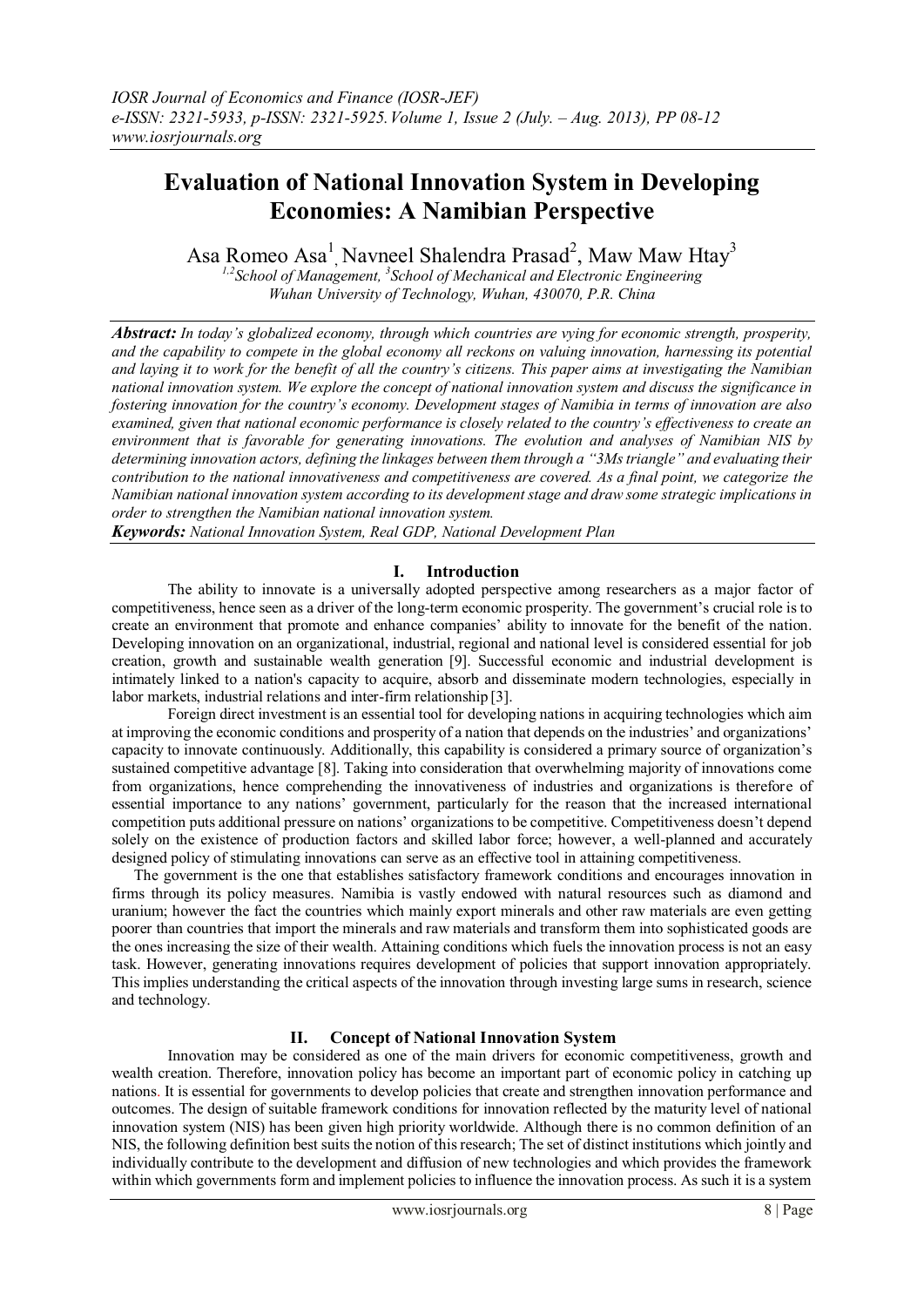of interconnected institutions to create, store and transfer the knowledge, skills and artifacts which define new technologies [5].

The concept of an NIS relies on the premise that a good understanding of innovation actors and their relationships is crucial to foster technology performance. Innovation and technological progress are indeed outcomes of a complex set of relationships among NIS actors producing, distributing and implementing various kinds of knowledge. The innovative performance of a country broadly depends on the actors in cooperation within a global knowledge creation system and on the extent to which they utilize technologies; the actors are mainly private enterprises, universities and public research institutes.

Firstly, the impact of innovation is important across different countries and institutional contexts. But the nature and role of innovation differ at different levels of economic development. In low-middle income developing countries, entrepreneurs provide innovations that are important for firms and growth of country as a whole, even though are incremental in nature. Innovation in developing countries revolve around the process by which firms master and implement the design and production of goods and services that are new to them which are acquired from industrialized nations. Many small improvements in product design and quality, changes in the way production is organized, creativity in marketing and modifications in production processes and techniques reduce costs, also increase efficiency and flexibility to respond to changes in competitive conditions which result in enhanced productivity and employment growth.

Innovation plays an important role in catching-up and growth of developing economies in a globalized economy; this is due to the varied innovations realized by local entrepreneurs in developing countries. Considerately, it also depends on the activities of entrepreneurs in advanced economies, where innovations are generated that subsequently spread to developing countries, and applied in their particular local contexts.

### **III. Economic Performance of Namibia**

Namibia is an efficiency driven economy according to the Global Competitiveness Report 2012- 2013, while ranked number 73 in Global Innovation Index rankings 2012, with score of 34.1, literally this means that Namibia is the 3rd innovative country in Sub-Saharan Africa after Mauritius and South Africa respectively. We can justify that Namibia as a catching up economy has efficient production processes that increase the quality of the products including efficient commodity markets, financial markets, and labor markets. The most competitive factors recognized in Namibia are education and training. Figure 1 illustrates a comparative outlook of Namibia's real GDP benchmarking it with Southern Africa counterpart and Africa at large.



Figure 1: Real GDP growth

*Source: African Economic Outlook (2012)*

Namibian economy is intemperately dependent on the extraction and processing of minerals for export, heavily on diamonds and Uranium. The above graph depicts the Namibian economy is volatile from high growths and drastic falls which is evident from 2009 to 2011 showing a slowed down growth in 2011 with the GDP growth rate of 3.8%, down from 6.6% in 2010, reflecting modest performances in mining and agricultural activities. According to the African Economic Outlook (2012), Prospects for the medium-term remain favorable with GDP growth projected to continue on its path of recovery to an average of 4.2 percent for the years 2012 and 2013, driven by construction, livestock and crop farming, manufacturing and mining.

The fiscal situation in Namibia has deteriorated substantially, reflecting the global economic crisis and expansionary policies to support economic growth, after years of fiscal surpluses arising from prudent macroeconomic policies. The budget for 2011/12 provided the continuation of the expansionary fiscal policy for the fourth successive year as the Government commences the implementation of the three-year Targeted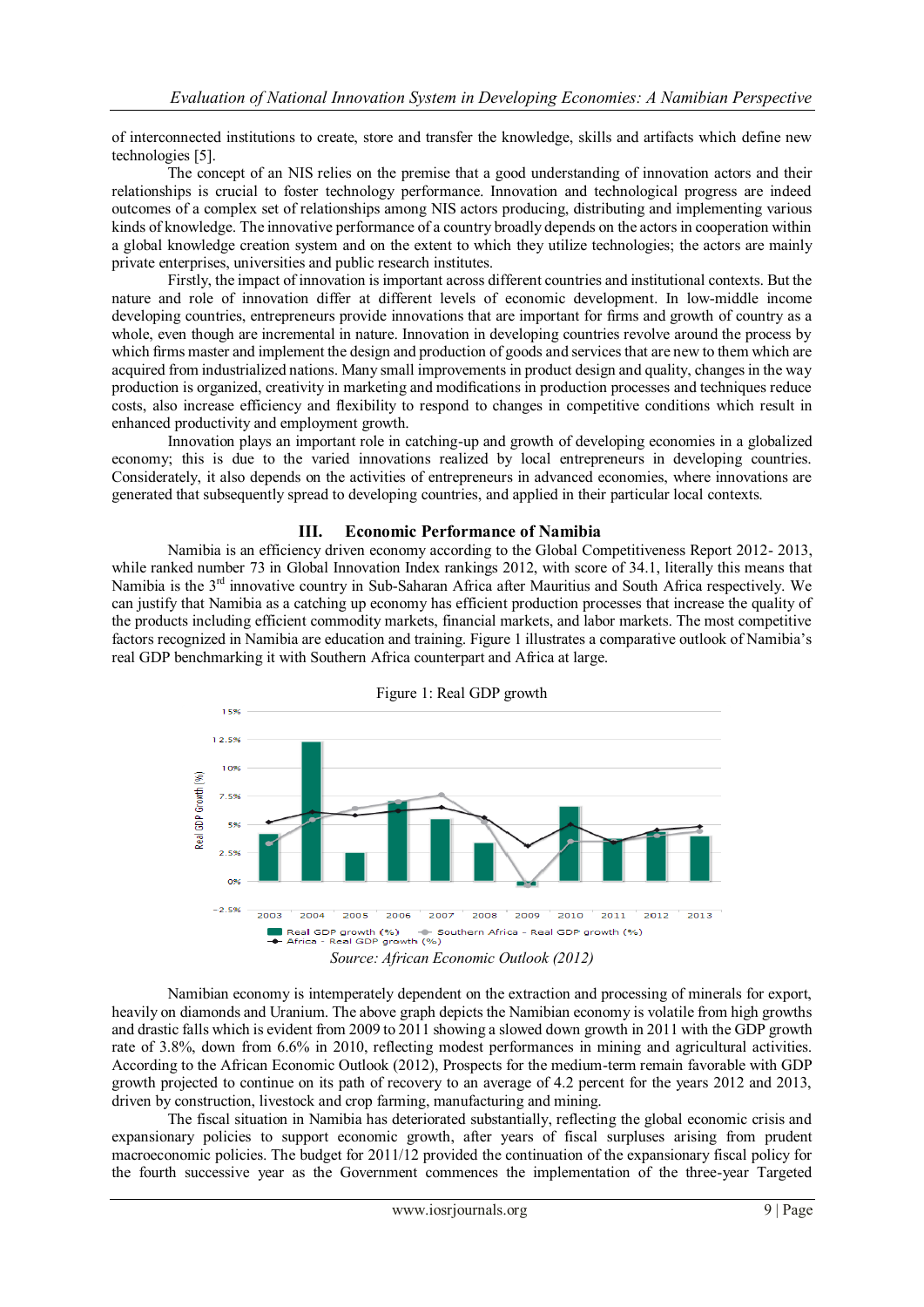Intervention Programme for Employment and Economic Growth (TIPEEG), totaling 14.7 billion Namibian dollars (NAD), aimed at creating and retaining 104 000 jobs. As a result, the fiscal deficit is expected to widen, averaging nearly 6.5% of GDP between 2011/12 and 2012/13 (African Economic Outlook, 2012). The deficit is financed by domestic borrowing and foreign debt. Namibia's debt levels have risen in recent years, but remain sustainable and below the 30% threshold, despite the expansionary fiscal policy [1].

Risks to Namibia's positive medium-term outlook include a severe slowdown in the global economy emanating from the sovereign debt crisis Euro zone and the structural reductions in the Southern Africa Customs Union (SACU). It is also clouded by the country's massive challenges of poverty, high unemployment and inequality in income distribution.

## **IV. Evolution of Namibian National Innovation System**

Namibia's Vision 2030 adopted by Cabinet in June 2004, which aims to transform Namibia into a prosperous and industrialized country, serves as the foundation and backbone of the Namibian National Innovation System (NIS). Industrialization of a country can only be attained through high-tech and innovation in a knowledge based society. In the context of Namibia is evident that policies aimed at national innovation are rooted in 5 year term plans known as the National Development Plans (NDPs), which are the main instruments for implementing the policies and programs to achieve Vision 2030.

Vision 2030 establishes a long-term planning system for Namibia with the aim of fostering a sense of direction, discovery and destiny among the Namibian nation [6]. The Namibian governments show its interest in transforming Namibia into an industrialized nation until 2030 with the third National Development Plan (NDP3): NDP3 covers the period 2008-2012 to create Namibia as a "knowledge-based and technology driven nation". The destiny of Vision 2030 through National Development Plans offers a systematic process for developing and implementing consistent long-term development strategies, based on all stakeholders actively participating at each stage of the process, and linking Vision 2030 to existing five-year "National Development Plans" (NDPs) which are the implementation tools for the developments of Namibia.

A comprehensive view at the strategic objectives such as competent and highly productive human resources, an industrialized country, a knowledge based, and highly competitive nation; and the pillars such as the human resource development and technological innovation towards Namibia's Vision 2030, clearly indicates a government effort towards the notion of national innovation in its plans and policies.

# **V. Actors of National Innovation System in Namibia**

NIS in Namibia comprises of three levels namely macro, meso and micro, also referred to as the 3Ms in this research paper. Figure 2 portrays the scenario of the Namibian innovation system by clearly showing levels, actors and their functions within an NIS. The 3Ms Triangle can also be matched and applied to the strategic (policy), tactical (procedure) and operational (execution) levels in business organizational hierarchy.



Figure 2: The 3Ms Triangle of NIS

### **5.1 Macro Level**

The policy makers and public authorities are the main actors at macro level in dictating innovation policy. Their main function is to culminate in the motivation to promote the generation of the Namibian innovation system through regulating and setting up framework conditions of a national innovation system. Namibia's innovation is hardly developed at all with regard to innovation policy in all respects on global competitive level. Investment in national research and innovation is largely dependent on decisions made by politicians at the policy level. Most of these political decisions turn out as mere documented files rather than practical developments in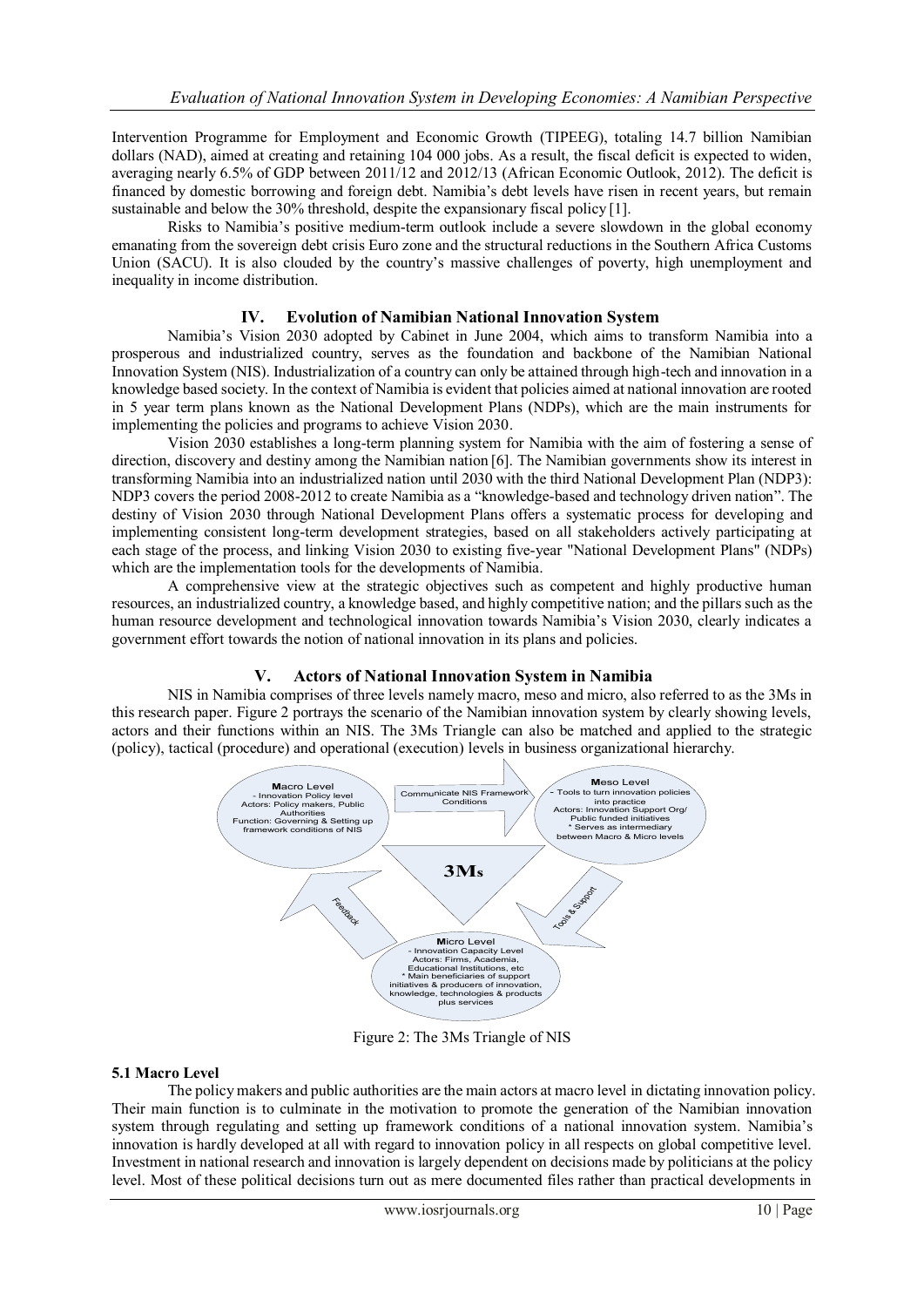seeing that the framework conditions are implemented and follow-up at different development stages and stakeholders such as government ministries, private sector and the educational and research institutions.

Theoretically, the framework conditions for system of innovation in Namibia are prudent and potential, however there lack pragmatic approach in coordinating all stakeholders to incorporate the innovation policies in place.

#### **5.2 Meso Level**

At meso level there are two dimensions that serve as tools in turning innovation policies into practice namely the institutional innovation support level and programmatic innovation support level. The main actors are the institutional innovation support organizations and public funded initiatives respectively that serve as intermediaries between the policy level and the micro level actors such as firms and educational institutions. The actors at meso level are pivotal in turning political decisions based on innovation into practice, generally are technology transfer centers, innovation service providers, clusters and financial support agencies which require significant public investments.

In Namibia most of these organization bodies are initiatives owned by the government, such as The Directorate of Industrial Development inside the Ministry for Trade and Industry (MTI) is responsible for evaluating and appraising industrial projects by rendering support and advice to potential developers and investors. Also the Namibia Business Innovation Centre (NBIC) carries out a variety of measures to develop a culture of entrepreneurship, invention, innovation and skills. NBIC promotes the innovation environment through workshops, technology and product competitions, business plan competitions and trainings. These institutions in Namibia remain vital for improving and advocating the innovation capabilities of firms to be competitive and grow into bigger companies that can curb Namibia's unemployment pandemic.

#### **5.3 Micro Level**

At this level the actors are the main producers of innovation, technologies, knowledge and goods plus services. It is an innovation capacity level within an NIS carried out by entrepreneurs, SMEs, universities, R&D institutions, innovators and financial organizations. Feedback is necessary to both the macro and micro levels to monitor the progress on the innovation investments and take corrective measures where required. The linkage on the feedback part is counteracting as there are no measures to track the progress of the innovations not only at micro level but at all levels of NIS. The status quo of innovation in Namibia is under developed; Namibia is rated low in the area of innovation.

Though Namibia is the third innovative rated country in Sub Saharan Africa according to the Global Innovation Index 2012, still need large investments in research and science to improve its technological and innovation capacity, Namibia been rated the third in innovation its region with the evident low statistics of innovation, in fact this means the developing African countries are abject in the context of innovation. To catch up with the industrialized nations the innovation agenda must be highly advocated in the national plans and acquire innovation and technological know-how from advanced countries in order to bridge the gap.

### **VI. Strategic Implications**

The significances outlined below are aimed to strengthen the Namibian national innovation system.

Investing in innovation, knowledge creation and enabling its diffusion is the pivotal to creating high-wage employment and enhancing productivity, therefore public investment in education, research and technology should be the first priority.

We live in a dynamic changing world; governments must ensure that the policy framework for NIS keeps pace with changes in the global economy and changes in the innovation process. The world faces the reality of agile technology changes, that policies become outdated, which apt the policy makers to keep on track and understand that, innovation is the way forward to improve the quality of life and address major social and global problems that Namibia face.

The importance of internet in innovation should not be underrated, the government must invest in internet, the Namibian citizens must have affordable and access to use of internet. The internet provides opportunities for an organization to enhance its business in a cost effective and practical manner [12]. Internet is significant in driving the nation into a knowledge based economy and prompt communications with current affairs, communication between levels of NIS is also enhanced through use of internet. Moreover, the internet boosts innovation and knowledge diffusion through increased information flow and makes it easier to access local and global markets.

### **VII. Conclusions**

Our research provides an insight into the development of the National Systems of Innovation in an efficiency driven country and additionally it will be valuable for policy makers and other actors trying to create